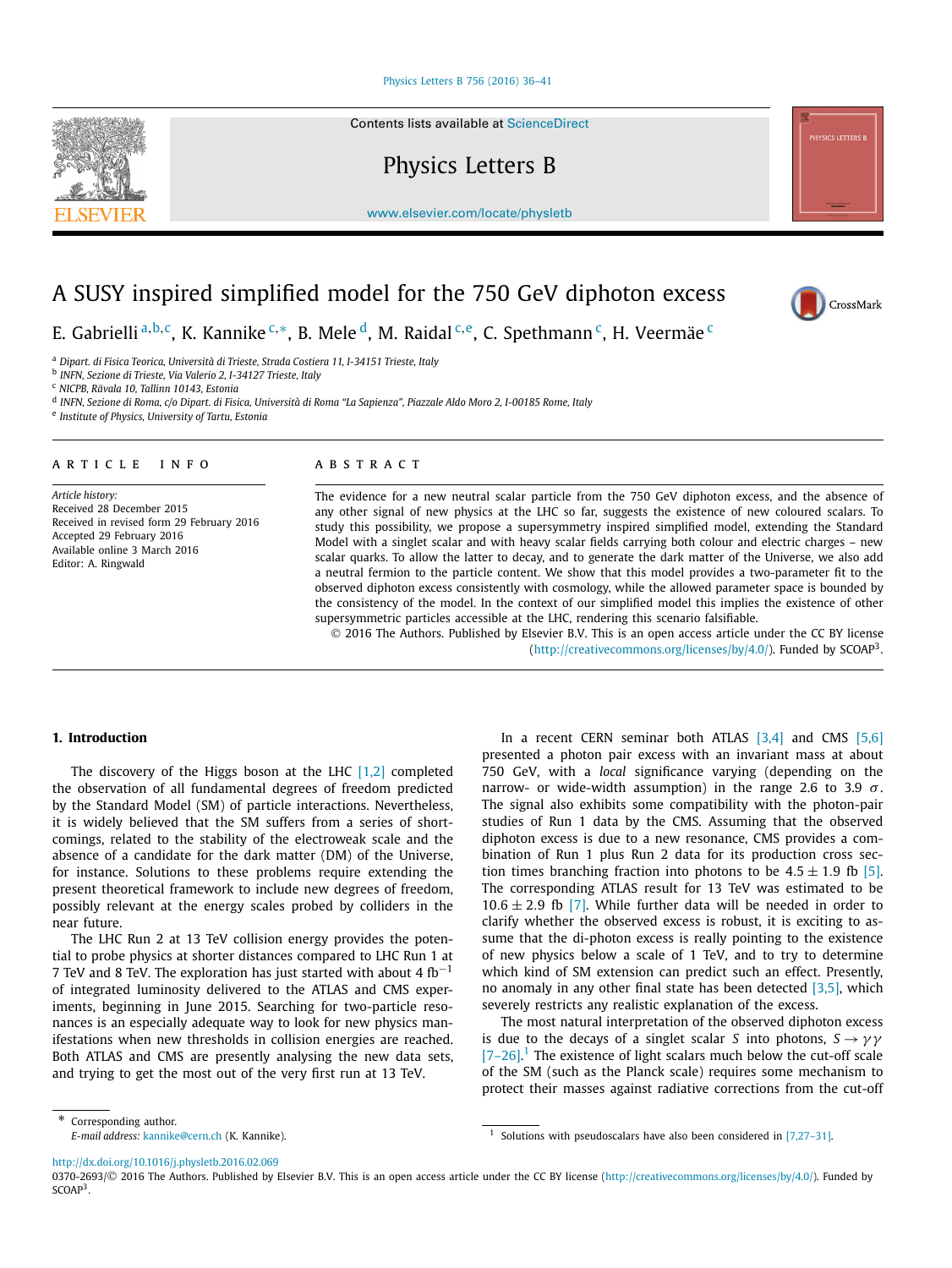scale. By far the most popular solution to the hierarchy problem is supersymmetry. However, in recent years supersymmetry has lost some of its appeal because of the severe experimental constraints from the LHC [3,5].

In the context of the diphoton excess the conventional supersymmetric models, such as the Minimal Supersymmetric Standard Model (MSSM), have several shortcomings. Firstly, the excess cannot be explained within the MSSM alone [7,12,32,16], and the framework must be extended to accommodate the new signal. Assuming that the new state is a scalar singlet, the supersymmetric theory it is embedded in could be, for example, the Nextto-Minimal Supersymmetric Standard Model (NMSSM) rather than the MSSM. Secondly, most of the diphoton excess studies so far have assumed the existence of heavy coloured vectorlike fermions that, at one loop, induce singlet scalar couplings to gluons and photons [13,11,27,12,32,16,15,14,19,20,33–36,23]. In addition, new coloured fermions are severely constrained by LHC searches and must be very heavy [3,5]. Therefore, extending the non-minimal supersymmetric models further with charged and coloured vectorlike fermions implies that the model that is supersymmetrised is not the SM. The model becomes unnecessarily complicated without any obvious need for these specific new particles.

In this work we argue that the diphoton excess hints at the existence of relatively light coloured and charged scalars. First, these particles, *the squarks*, do exist in any supersymmetric extension of the SM and there is no need to extend the model with new *ad hoc* particles. Second, the LHC constraints on coloured scalar masses are much less stringent than on coloured fermions, such as gluinos.<sup>2</sup> These arguments allow for relatively light squarks in the loops generating  $gg \rightarrow S \rightarrow \gamma \gamma$  that are potentially observable at the LHC in coming years, rendering this scenario directly testable. Third, one of the favourable features of supersymmetric models is the existence of dark matter (DM) that comes for free as the lightest neutral superpartner of gauge bosons and scalars. We use these arguments to address the LHC diphoton excess.

Motivated by the above mentioned good features of supersymmetric theories, we propose a supersymmetry inspired simplified model that is able to explain the diphoton excess consistently with all other LHC results and with the existence of DM. Although minimal by construction, and therefore not supersymmetric by itself, this model uses the particle content of the NMSSM and can be embedded into the latter. $3$  Therefore, the mass spectrum of this type of supersymmetric models must be very different from the ones predicted by simple supersymmetry breaking scenarios.

We study this effective model carefully and show that the requirement of a physical, charge and colour conserving vacuum restricts the allowed mass parameters to be constrained from above, rendering the model testable or falsifiable by collider experiments. In the context of the simplified model this statement means that the effective theory breaks down and the new supersymmetric degrees of freedom must appear to cure the model. Therefore, if verified, our framework *predicts* the existence of new supersymmetric particles at the reach of the next collider runs. Thus the di-photon excess may change our present understanding of the supersymmetry breaking patterns and the role of scalars in supersymmetric models.



**Fig. 1.** Leading order contributions to the main decay modes of *S*.

### **2. The SUSY inspired simplified model**

We construct a supersymmetry inspired simplified model that produces a narrow scalar resonance  $gg \rightarrow S \rightarrow \gamma \gamma$ . As shown in Fig. 1, its interactions with photons and gluons are therefore induced at loop level by another scalar field *Q*˜ that is coloured and carries hypercharge, which we assume to be  $q_{\tilde{O}} = 2/3$ . *Q* is therefore identical to the well known right-handed up-type squark that transforms in the fundamental representation of *SU(*3*)* but is a singlet under *SU(*2*)*. To avoid any conflict with LHC phenomenology and cosmological and astrophysical observations, the squark *Q*˜ is required to be unstable. As in the supersymmetric extension of the SM, we take it to decay into a quark and a neutralino-like fermion *χ*0, which is the dark matter candidate in our scenario.

Thus we consider a minimal extension of the SM with the real singlet scalar field *S*, three generations of 'squarks'  $\tilde{Q}_i$  and the 'neutralino'  $χ_0$ . Obviously, the model with this particle-content is by itself not supersymmetric, but requires embedding into a supersymmetric theory. The general Lagrangian for the given particle sector contains the following terms

$$
\mathcal{L}_{\text{kin}} = |D_{\mu} \tilde{Q}_i|^2 + \frac{1}{2} (\partial_{\mu} S)(\partial^{\mu} S) \n- M_{\tilde{Q}}^2 |\tilde{Q}_i|^2 - \frac{1}{2} M_{S0}^2 S^2 + \frac{1}{2} \bar{\chi}_0 (\tilde{\phi} - m_{\chi_0}) \chi_0,
$$
\n(1)

$$
\mathcal{L}_{\text{dec}} = \frac{1}{2} y_{\chi} S \chi_0^T \chi_0 + (y_i \tilde{Q}_i^{\dagger} \chi_0^T U_{iR} + \text{h.c.}),
$$
\n(2)

$$
\mathcal{L}_{\text{scalar}} = -\mu_{\tilde{Q}} S |\tilde{Q}_i|^2 - \frac{\mu_S}{3} S^3 - \frac{\lambda_S}{4} S^4 \n- \lambda_{S\tilde{Q}} S^2 |\tilde{Q}_i|^2 - \lambda_{\tilde{Q}} |\tilde{Q}_i|^2 |\tilde{Q}_j|^2 \n- \lambda'_{\tilde{Q}} (\tilde{Q}_i^{\dagger} \tilde{Q}_j) (\tilde{Q}_j^{\dagger} \tilde{Q}_i),
$$
\n(3)

$$
\mathcal{L}_H = -(\mu_H S + \lambda_{HS} S^2) H^{\dagger} H \n- \lambda_{H \tilde{Q}} (\tilde{Q}_i^{\dagger} \tilde{Q}_i) (H^{\dagger} H),
$$
\n(4)

with the covariant derivative  $D_{\mu} = \partial_{\mu} + g_{s}T^{a}G_{\mu}^{a} + eq_{\tilde{Q}}A_{\mu}$ , where  $G^a_\mu$  is the gluon and  $A_\mu$  is the photon field, and we sum over the generation indices *i* for  $\tilde{Q}_i$ . We assume a flavour symmetry to forbid any other terms involving  $\tilde{Q}_i$ . Eq. (3) contains the interactions among the two scalars, most importantly the first term with the coupling  $\mu_{\tilde{o}}$  which has dimensions of mass.

We require that  $M_\chi$ ,  $M_{\tilde{Q}} > M_S/2$  to forbid tree level decays of the *S* resonance. Also, instability of  $\tilde{Q}$  dictates that  $M_{\tilde{Q}} > M_{\chi}$ . This choice has the benefit of providing a dark matter candidate – the neutralino  $\chi_0$ . It has recently been shown [10,9] that in such a setup the observed amount of DM can be produced from thermal freeze-out analogously to the MSSM. Thus the DM in our scenario is a thermal relic in the form of the stable neutralino *χ*0.

 $2$  The only exception are strongly coupled scalar diquarks [37], exotic scalars coupled to two valence quarks, that should produce quark–quark resonances at the LHC and whose masses are, therefore, constrained to be above 6 TeV [38] The models with coloured scalars in the loop presented in Ref. [11] are based on diquarks that are not superpartners of quarks. Also, their model does not contain dark matter candidates.

Alternatively, the singlet could be a sgoldstino  $[39-41]$ , the superpartner of the supersymmetry breaking goldstone.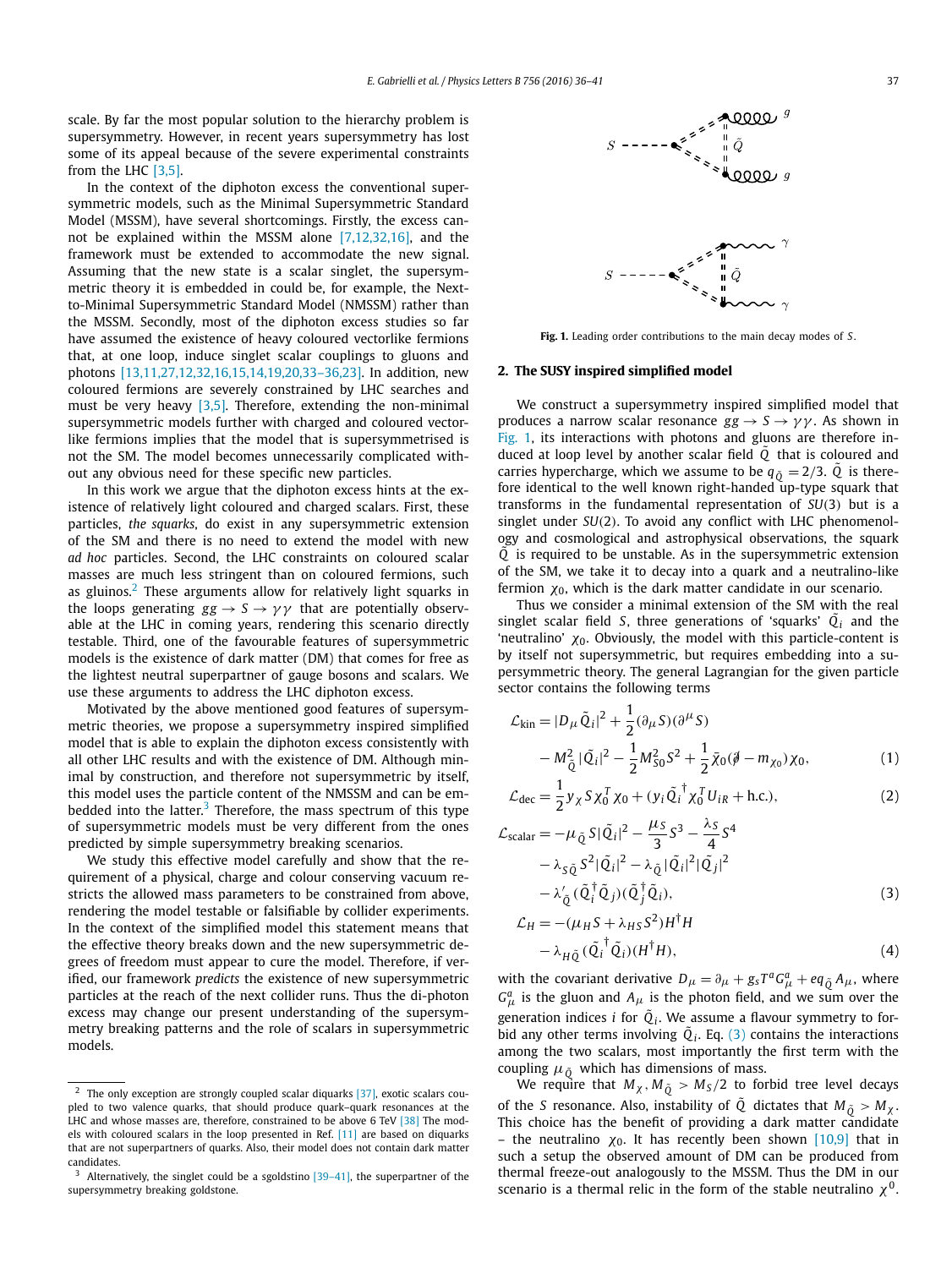To satisfy the observation  $\Omega_{DM}h \sim 0.1$ , the neutralino mass must be O*(*300*)* GeV [10,9], implying <sup>a</sup> somewhat compressed spectrum.

The latter means that the model is less constrained by LHC searches for squark pair production for the final state of two jets and missing energy, since the transverse momenta of the resulting final jets (which are the only visible objects in the event) are in this case naturally suppressed. In our model, the scalar quarks can be as light as 400 GeV. In [42] the ATLAS collaboration presented search results for various SUSY decay chains following squark or gluino pair production. For directly produced squarks with masses above 400 GeV which directly decay to quarks and invisible neutralinos, neutralino masses above 350 GeV are not excluded by all present searches.

The couplings of the Higgs to the new scalars in Eq.  $(4)$  are added for completeness and are constrained by electroweak precision observables and by the properties of the SM Higgs boson as measured at the LHC. These couplings can be made arbitrarily small without affecting our conclusions about the 750 GeV resonance in this model, thus contradictions with previous measurements can always be avoided.

As we have already commented, our model does not fit into the MSSM but requires some extended supersymmetric model, the NMSSM being the simplest of them. We note that the mass spectrum of such a model must feature light scalars while the gluino must be heavy to comply with the LHC bound. Since our study is phenomenological, we just assume this supersymmetry breaking pattern.

#### **3. Conditions for a physical vacuum**

We consider the conditions for the vacuum of the model not to break colour and electric charge. We need to ensure the following:

- 1. The potential is bounded from below in the limit of large field values.
- 2. The squarks  $\tilde{Q}_i$  do not get VEVs, which would break colour and electric charge. The true vacuum should be at  $S = 0$  and  $Q = 0$ , therefore the potential has to be positive everywhere else,<sup>4</sup>

$$
V(S \neq 0, \tilde{Q} \neq 0) > 0. \tag{5}
$$

3. *S* does not get a VEV: a non-zero VEV for *S* would shift the mass of *S* away from *MS* . 5

The potential must be bounded from below in order for a finite minimum of potential energy to exist. In the limit of large field values, we can ignore the dimensionful terms in the scalar potential. The full bounded below conditions can be found via co-positivity constraints on the quartic part of the scalar potential [43]:

$$
\lambda_S > 0, \quad \lambda_{\tilde{Q}} + \theta(-\lambda_{\tilde{Q}}')\lambda_{\tilde{Q}}' > 0, \quad \lambda_H > 0,
$$
 (6)

$$
\bar{\lambda}_{SQ} \equiv 2\sqrt{\lambda_{S}[\lambda_{\tilde{Q}} + \theta(-\lambda_{\tilde{Q}}')\lambda_{\tilde{Q}}'] + \lambda_{S\tilde{Q}} > 0, \tag{7}
$$

$$
\bar{\lambda}_{HQ} \equiv 2\sqrt{\lambda_H[\lambda_{\tilde{Q}} + \theta(-\lambda_{\tilde{Q}}')\lambda_{\tilde{Q}}']} + \lambda_{H\tilde{Q}} > 0,
$$
\n(8)

$$
\bar{\lambda}_{HS} \equiv 2\sqrt{\lambda_H \lambda_S} + \lambda_{HS} > 0,\tag{9}
$$



**Fig. 2.**  $\sigma(pp \to S) \times BR(S \to \gamma \gamma)$  at the 13 TeV LHC. The coloured regions correspond to  $4.5 \pm 1.9$  fb (inner region) and  $4.5 \pm 3.8$  fb (outer region) corresponding to the 1 $\sigma$  and 2 $\sigma$  regions for  $N_f = 3$  degenerate squark generations. The horizontal axis shows the mass of the coloured scalar particle  $\tilde{Q}$  and the vertical axis the trilinear *S Q*˜ *Q*˜ coupling. The grey shaded region is forbidden by the presence of colour symmetry breaking assuming  $\lambda_{\tilde{Q}} = \lambda_S = \lambda_{S\tilde{Q}} = 4\pi$ . (For interpretation of the references to colour in this figure legend, the reader is referred to the web version of this article.)

$$
\lambda_{HS} \sqrt{\lambda_{\tilde{Q}} + \theta - \lambda_{\tilde{Q}}' \lambda_{\tilde{Q}}' + \lambda_{H\tilde{Q}} \sqrt{\lambda_{S}} + \lambda_{S\tilde{Q}} \sqrt{\lambda_{H}}}
$$
  
+2\sqrt{[\lambda\_{\tilde{Q}} + \theta - \lambda\_{\tilde{Q}}' \lambda\_{\tilde{Q}}' ]\lambda\_{S}\lambda\_{H}}  
+ \sqrt{\bar{\lambda}\_{SQ} \bar{\lambda}\_{HQ} \bar{\lambda}\_{HS} > 0, (10)

where  $\theta$  is the Heaviside step function. The conditions can be satis- $\frac{1}{2}$  fied by taking  $λ_S ≥ 0$ ,  $λ_{\tilde{Q}} ≥ 0$ ,  $λ_{\tilde{Q}} ≥ 0$ ,  $λ_{S\tilde{Q}} ≥ 0$ ,  $λ_{HS} ≥ 0$ ,  $λ_{H\tilde{Q}} ≥ 0$ . The stationary point equations for the new particles are then

$$
0 = \mu_{\tilde{Q}} |\tilde{Q}_i|^2 + (M_S^2 + 2\lambda_{S\tilde{Q}} |\tilde{Q}_i|^2) S + \mu_S S^2 + \lambda_S S^3,
$$
 (11)

$$
0 = |\tilde{Q}_i| (M_{\tilde{Q}}^2 + 2\lambda_{\tilde{Q}} |\tilde{Q}_i|^2 + \mu_{\tilde{Q}} S + \lambda_{S\tilde{Q}} S^2).
$$
 (12)

If  $\tilde{Q}_i = 0$ , we need

$$
\mu_S^2 < 4\lambda_S M_S^2 \tag{13}
$$

for *S* not to get a VEV. We will take  $\mu_s \simeq 0$  to get the largest allowed parameter space for the diphoton signal. However, we note that a small but non-zero  $\mu<sub>S</sub>$  could always be generated at two loops.

*S* and  $\tilde{Q}_i$  could also get non-zero VEVs simultaneously. We need to forbid this to prevent a coloured vacuum. The forbidden part of the parameter space is found by requiring that the vacua where *S* and  $\tilde{Q}_i$  have non-zero VEV – if they exist – are local minima of the potential, that is,  $V > 0$ .

Note that the bound does not depend on the number of flavours, which cancels out in the minimisation equations. Especially, the  $\lambda_{\tilde{Q}}'$  term does not affect the result, since its minimal value is zero. Also, it is plausible that the bound will not be weakened by much if the flavour symmetry is abandoned.

To fit the diphoton signal we need a large  $\mu_{\tilde{O}}$  that tends to destabilise the SM vacuum. This effect can be countered with large quartic couplings. In Fig. 2 we show the forbidden region on  $\mu_{\tilde{0}}$ vs.  $M_{\tilde{Q}}^2$  plane with gray colour for the least constraining choice  $\lambda_{\tilde{Q}} = \tilde{\lambda}_S = \lambda_{\tilde{S}\tilde{Q}} = 4\pi$ . In the context of this effective model, that must be embedded into a supersymmetric model, the appearance

<sup>4</sup> The Higgs portal couplings are already strongly constrained [23] and we neglect them for phenomenological reasons. We also assume that  $\mu_H \simeq 0$  to prevent a large decay width of *S* into Higgs bosons.

<sup>5</sup> A VEV for *S* would also generate large contribution to the mass of the squark, which would need to be fine-tuned.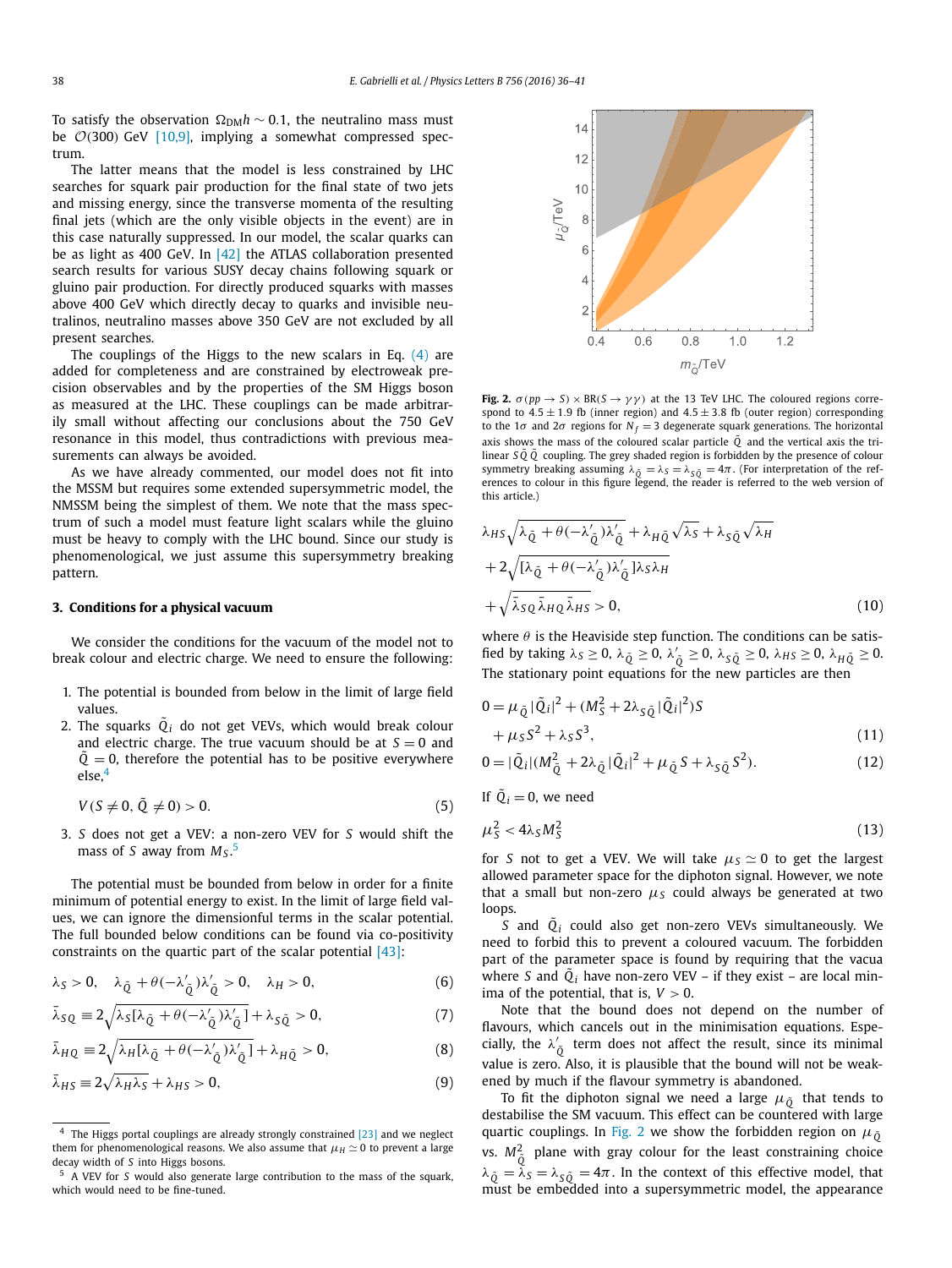of non-perturbative couplings signals the break-down of the effective model. This implies that the supersymmetric particles of the full model must appear below the scale given by this constraint.

# **4. Event rates**

We choose the mass of the singlet to be on the resonance, *M<sub>S</sub>* = 750 GeV. At this energy scale  $\alpha_s(M_s) = 0.0894(31)$  [44], whereas for  $\alpha = 1/137$  we use the zero momentum value. From the CMS [5] we know that  $\sigma(pp \to S \to \gamma \gamma) \simeq 4.5$  fb.

The partial decay widths of the singlet *S* into two photons and into two gluons are [45,46]

$$
\Gamma(S \to \gamma \gamma) = \frac{\alpha^2 M_S^3 \mu_{\tilde{Q}}^2}{1024\pi^3 M_{\tilde{Q}}^4} N_f^2 N_c^2 q_{\tilde{Q}}^4 |A_0(\tau)|^2, \qquad (14)
$$

$$
\Gamma(S \to gg) = \frac{\alpha_s^2 M_S^3 \mu_{\tilde{Q}}^2}{512\pi^3 M_{\tilde{Q}}^4} N_f^2 |A_0(\tau)|^2, \qquad (15)
$$

respectively.  $N_c = 3$  denotes the dimension of the representation for the squarks and  $N_f$  the number of squark flavors. The scalar loop function is given by [45]

$$
A_0(\tau) = \tau (1 - \tau f(\tau)),\tag{16}
$$

with  $\tau = 4M_{\tilde{Q}}^2/M_S^2$ , and the universal scaling function is

$$
f(\tau) = \begin{cases} \arcsin^2 \sqrt{1/\tau} & \tau \ge 1, \\ -\left(\arccosh\sqrt{1/\tau} - i\pi/2\right)^2 & \tau < 1. \end{cases}
$$
(17)

The cross section for producing the diphoton signal via the decay of *S* in the narrow width approximation is

$$
\sigma(gg \to S \to \gamma \gamma) = \sigma(gg \to S) BR(S \to \gamma \gamma), \tag{18}
$$

where the production cross section is related to the decay width into gluons by

$$
\sigma(gg \to S) = \frac{\pi^2}{8M_S} \Gamma(S \to gg) \delta(\hat{s} - M_S^2). \tag{19}
$$

Taking into account that  $\Gamma(S \to \gamma \gamma) \ll \Gamma(S \to gg) \simeq \Gamma_S$ , the branching ratio reads

BR(S 
$$
\rightarrow \gamma \gamma
$$
)  $\simeq \frac{1}{2} \frac{\alpha^2}{\alpha_s^2} N_c^2 q_{\tilde{Q}}^4 \simeq 0.58\%,$  (20)

where we used  $\alpha_s(M_s) \simeq 0.09$ ,  $\alpha \simeq 1/137$  and assumed the up type squark with the charge  $q_{\tilde{Q}} = 2/3$ . We remark that if the dominant decay mode of *S* is  $S \rightarrow gg$  as assumed here, the cross section for the resonant production of diphotons by gluon–gluon fusion is approximately independent of the details of the strong interaction since

$$
\sigma (gg \to S \to \gamma \gamma) \simeq \frac{\pi^2}{8M_S} \Gamma(S \to \gamma \gamma) \delta(\hat{s} - M_S^2). \tag{21}
$$

At the level of precision considered here, we assume that this cancellation also holds if higher order corrections in *α<sup>s</sup>* are taken into account.

To calculate the *S* resonance production cross section at the LHC, we integrate Eq.  $(21)$  numerically using the MSTW parton distribution function (pdf) set [47]

$$
\sigma(gg \to S \to \gamma \gamma) = \frac{\pi^2}{8M_S^3} I_{\text{pdf}} \Gamma(S \to \gamma \gamma), \tag{22}
$$

where  $\sqrt{s}$  = 13 TeV is the centre of mass energy of LHC proton– proton collisions, and

$$
I_{\text{pdf}} = \int_{\frac{M_{\text{S}}^2}{S}}^1 \frac{dx}{x} \,\bar{g}(x) \,\bar{g}\left(\frac{M_{\text{S}}^2}{sx}\right) \approx 5.8,\tag{23}
$$

is the dimensionless pdf integral evaluated at  $\sqrt{s}$  = 13 TeV. Here  $g(x, M_S) = \overline{g}(x, M_S)/x$  is the pdf of the gluon at momentum fraction *x* evaluated at the scale  $M<sub>S</sub> = 750$  GeV.

To reproduce the observed signal, we find that the partial decay width to photons is

$$
\Gamma(S \to \gamma \gamma) \approx (0.68 \pm 0.28)
$$
 MeV.

The parameter space that reproduces the observed decay width for  $N_f = 3$  generations is depicted in Fig. 2. Accounting for unitarity and preserving colour and charge symmetries, it follows, that within the 1 $\sigma$  band the data favours  $N_f \geq 2$  generations of light squarks with masses below  $M_{\tilde{Q}} \lesssim$  800 GeV and a relatively large coupling to the scalar *S* of  $\mu_{\tilde{Q}} \gtrsim 2$  TeV. As was also noted in [16] in the context of a different model, we similarly find that the signal cannot be reproduced by a single generation of light squarks within 1*σ* .

The most important result evident in Fig. 2 is that the allowed parameter space of this effective model is bounded to a small region by the di-photon excess and by the consistency of the effective model. This implies that new particles must be present in Nature at the scale  $O(1)$  TeV.

## **5. Effective field theory approach**

We turn to analyse our scenario in terms of the effective Lagrangian approach. In the case the squark is heavier than the singlet *S*, the latter can acquire effective couplings with photons and gluons by integrating out the squark field. For generic squarks this corresponds to an effective Lagrangian

$$
\mathcal{L}_{\text{eff}} = \frac{1}{\Lambda_{\gamma}} S F^{\mu\nu} F_{\mu\nu} + \frac{1}{\Lambda_G} S G^{a\mu\nu} G^{a}_{\mu\nu}, \tag{24}
$$

where  $F_{\mu\nu}$  and  $G_{\mu\nu}^a$  are the field strengths of the SM gauge fields, while  $\Lambda_i$  denote the effective scale of the non-renormalizable interaction. In the simplified model considered above, the condition  $M_{\tilde{O}} \gg M_S$  cannot hold for physically allowed parameters, see Fig. 2. Thus the rates obtained by using the effective Lagrangian need to explicitly account for the loop function *A*<sup>0</sup> (i.e. non-trivial scaling of  $\Lambda_i$ ) to get accurate results, even if the expansion  $E/\Lambda_i$ naively seems to be well defined.

Nevertheless, the effective Lagrangian approach is very useful, since it allows to capture in a model-independent way the crucial information concerning the underlying dynamics responsible of generating the effective coupling. If the effective operator is generated perturbatively by integrating out particles running in the loops, its coefficient has the general form

$$
\frac{1}{\Lambda_i} = \frac{\alpha_i}{4\pi} \frac{N_e g_{\tilde{Q}S}}{m_{\tilde{Q}}} C_i,
$$
\n(25)

where  $C_i$  is an  $\mathcal{O}(1)$  factor originating from loop integrals and  $g_S$ denotes an effective coupling between *S* and the mediators and *N<sub>e</sub>* is the effective number of degrees of freedom running in the loops. The cross section obtained from the effective Lagrangian is roughly

$$
\sigma(pp \to S \to \gamma \gamma) \approx \frac{\alpha^2 N_e^2 g_S^2}{512 m_{\tilde{Q}}^2}.
$$
 (26)

Fixing its value to 5 fb suggests that in order to reproduce the required phenomenology of the observed diphoton excess, the effective coupling defined by Eq.  $(25)$  should satisfy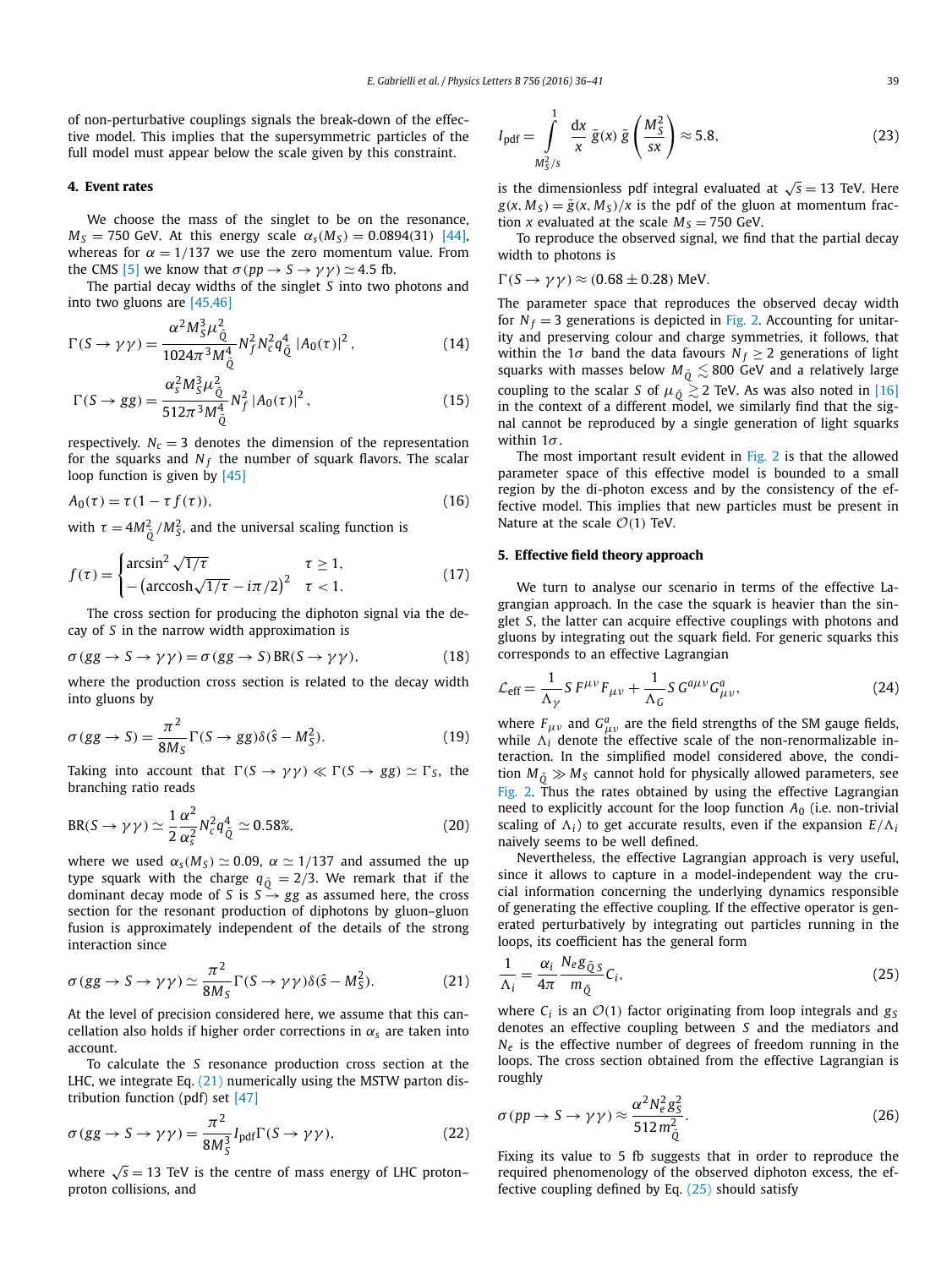$$
N_e g_S \approx 70 \times \frac{m_{\tilde{Q}}}{M_S} \,. \tag{27}
$$

As we can see, this would require necessarily a  $g_S \simeq \mathcal{O}(10)$  if  $N_e \sim \mathcal{O}(1)$ . Then, from these results one can naively guess that this large number of  $g_S$  points towards either strong dynamics or a relatively large number of degrees of freedom in the loops. This is, indeed, a justified conclusion if one considers vectorlike fermions running in the loop [13,11,27,12,32,16,15,14,19,20, 33–36,23,48], where  $g_S$  coincides with the corresponding fermion Yukawa coupling to the scalar resonance. In this respect, we qualitatively agree with the effective model approach conclusions of Ref. [48] on the large production rates.

However, as we have shown with the present simplified model, when scalar fields are propagating in the loop, the above conclusions do not hold anymore. The coupling  $g_S$  can be made naturally (and consistently) very large, even in the framework of weakly coupled field theories, being related to the ratio  $g_S = \mu_{\tilde{O}}/m_{\tilde{O}} \sim$  $\mathcal{O}(10)$ . This is the advantage of having a *soft* coupling  $\mu_0^{\text{v}}$  in theories with scalars. However, this requires that the scalar resonance VEV is stringently constrained, most likely vanishing. We have seen that constraints from the colour-charge breaking minima could limit the ratio  $\mu_{\tilde{0}}/m_{\tilde{0}}$ . This implies that the present simplified model breaks down and Eq. (25) does not correspond to the scale in Eq. (24) any more. The correct interpretation would require the knowledge of the full supersymmetric theory.

# **6. Discussion and conclusions**

We have shown that the recent hint for the 750 GeV diphoton excess at the LHC can be explained by introducing a new scalar singlet and scalar quarks which can possibly be embedded in a supersymmetric theory of Nature. However, the corresponding supersymmetric theory must contain a singlet in addition to the SM particle content, and the mass spectrum of the sparticles must be rather unusual, featuring several light scalars while the gluino must be heavy to satisfy the LHC constraints.

To study the diphoton excess we have presented a simplified model that captures the required properties of the supersymmetric theory it is to be embedded in. As the result, we have shown that the NMSSM-like particle content is sufficient to generate large enough  $gg \rightarrow S$  and  $S \rightarrow \gamma \gamma$  processes at loop level to explain the observations. In particular, the coloured scalars in the loops have an advantage over the fermions to produce the needed large signal because of the possibly large dimensionful coupling  $\mu_{\tilde{o}}$ . We have also shown that the requirement of a colour and charge conserving vacuum constrains the parameter space of this scenario so that the model is testable. In the context of the simplified model, that by itself is not supersymmetric, this implies that the model breaks down at rather low energy where new superpartners of the complete supersymmetric model must appear to save physics. The concrete prediction of our scenario is the existence of relatively light squarks which should be searched for at the LHC.

We conclude that, if this scenario will turn out to be the explanation of the diphoton excess, supersymmetry, indeed, was 'just around the corner.' However, to study the full the model and its precise properties would require more discoveries at the LHC or at the future 100 TeV collider.

#### **Acknowledgements**

The authors thank Luca Marzola and Stefano Di Chiara for useful discussions. This work was supported by the grants IUT23-6, PUT716, PUT799 and by the EU through the ERDF CoE program.

# **References**

- [1] G. Aad, et al., Observation of a new particle in the search for the Standard Model Higgs boson with the ATLAS detector at the LHC, Phys. Lett. B 716 (2012) 1–29, http://dx.doi.org/10.1016/j.physletb.2012.08.020, arXiv:1207.7214.
- [2] S. Chatrchyan, et al., Observation of a new boson at a mass of 125 GeV with the CMS experiment at the LHC, Phys. Lett. B 716 (2012) 30–61, http://dx.doi. org/10.1016/j.physletb.2012.08.021, arXiv:1207.7235.
- [3] M. Kado, ATLAS 13 TeV results, CERN Jamboree, Plots are presented in https://twiki.cern.ch/twiki/bin/view/AtlasPublic/December2015-13TeV, December 15, 2015.
- [4] Search for resonances decaying to photon pairs in 3.2 fb−<sup>1</sup> of *pp* collisions at <sup>√</sup>*<sup>s</sup>* <sup>=</sup> 13 TeV with the ATLAS detector, Tech. Rep. ATLAS-CONF-2015-081, CERN, Geneva, December 2015, http://cds.cern.ch/record/2114853.
- [5] J. Olsen, CMS 13 TeV results, CERN Jamboree, Plots are presented in http:// cms-results.web.cern.ch/cms-results/public-results/preliminary-results/LHC-Jamboree-2015/index.html, December 15, 2015.
- [6] Search for new physics in high mass diphoton events in proton–proton collisions at 13 TeV, Tech. Rep. CMS-PAS-EXO-15-004, CERN, Geneva, 2015, https:// cds.cern.ch/record/2114808.
- [7] S. Di Chiara, L. Marzola, M. Raidal, First interpretation of the 750 GeV di-photon resonance at the LHC, arXiv:1512.04939.
- [8] K. Harigaya, Y. Nomura, Composite models for the 750 GeV diphoton excess, arXiv:1512.04850.
- [9] Y. Mambrini, G. Arcadi, A. Djouadi, The LHC diphoton resonance and dark matter, arXiv:1512.04913.
- [10] M. Backovic, A. Mariotti, D. Redigolo, Di-photon excess illuminates Dark Matter, arXiv:1512.04917.
- [11] S. Knapen, T. Melia, M. Papucci, K. Zurek, Rays of light from the LHC, arXiv: 1512.04928.
- [12] D. Buttazzo, A. Greljo, D. Marzocca, Knocking on new physics' door with a scalar resonance, arXiv:1512.04929.
- [13] R. Franceschini, G.F. Giudice, J.F. Kamenik, M. McCullough, A. Pomarol, R. Rattazzi, M. Redi, F. Riva, A. Strumia, R. Torre, What is the gamma gamma resonance at 750 GeV?, arXiv:1512.04933.
- [14] S.D. McDermott, P. Meade, H. Ramani, Singlet scalar resonances and the diphoton excess, arXiv:1512.05326.
- [15] J. Ellis, S.A.R. Ellis, J. Quevillon, V. Sanz, T. You, On the interpretation of a possible ∼ 750 GeV particle decaying into *γγ* , arXiv:1512.05327.
- [16] R.S. Gupta, S. Jäger, Y. Kats, G. Perez, E. Stamou, Interpreting a 750 GeV diphoton resonance, arXiv:1512.05332.
- [17] B. Dutta, Y. Gao, T. Ghosh, I. Gogoladze, T. Li, Interpretation of the diphoton excess at CMS and ATLAS, arXiv:1512.05439.
- [18] Q.-H. Cao, Y. Liu, K.-P. Xie, B. Yan, D.-M. Zhang, A Boost test of anomalous diphoton resonance at the LHC, arXiv:1512.05542.
- [19] A. Kobakhidze, F. Wang, L. Wu, J.M. Yang, M. Zhang, LHC diphoton excess explained as a heavy scalar in top-seesaw model, arXiv:1512.05585.
- [20] R. Martinez, F. Ochoa, C.F. Sierra, Diphoton decay for a 750 GeV scalar dark matter, arXiv:1512.05617.
- [21] L. Bian, N. Chen, D. Liu, J. Shu, A hidden confining world on the 750 GeV diphoton excess, arXiv:1512.05759.
- [22] J. Chakrabortty, A. Choudhury, P. Ghosh, S. Mondal, T. Srivastava, Di-photon resonance around 750 GeV: shedding light on the theory underneath, arXiv: 1512.05767.
- [23] A. Falkowski, O. Slone, T. Volansky, Phenomenology of a 750 GeV singlet, arXiv: 1512.05777.
- [24] Y. Bai, J. Berger, R. Lu, A 750 GeV dark pion: cousin of a dark G-parity-odd WIMP, arXiv:1512.05779.
- [25] A. Ahmed, B.M. Dillon, B. Grzadkowski, J.F. Gunion, Y. Jiang, Higgs-radion interpretation of 750 GeV di-photon excess at the LHC, arXiv:1512.05771.
- [26] Y. Nakai, R. Sato, K. Tobioka, Footprints of new strong dynamics via anomaly, arXiv:1512.04924.
- [27] A. Pilaftsis, Diphoton signatures from heavy axion decays at LHC, arXiv:1512. 04931.
- [28] M. Low, A. Tesi, L.-T. Wang, A pseudoscalar decaying to photon pairs in the early LHC run 2 data, arXiv:1512.05328.
- [29] T. Higaki, K.S. Jeong, N. Kitajima, F. Takahashi, The QCD axion from aligned axions and diphoton excess, arXiv:1512.05295.
- [30] E. Molinaro, F. Sannino, N. Vignaroli, Strong dynamics or axion origin of the diphoton excess, arXiv:1512.05334.
- [31] D. Becirevic, E. Bertuzzo, O. Sumensari, R.Z. Funchal, Can the new resonance at LHC be a CP-Odd Higgs boson?, arXiv:1512.05623.
- [32] A. Angelescu, A. Djouadi, G. Moreau, Scenarii for interpretations of the LHC diphoton excess: two Higgs doublets and vector-like quarks and leptons, arXiv: 1512.04921.
- [33] J.M. No, V. Sanz, J. Setford, See-saw composite Higgses at the LHC: linking naturalness to the 750 GeV di-photon resonance, arXiv:1512.05700.
- [34] W. Chao, R. Huo, J.-H. Yu, The minimal scalar-stealth top interpretation of the diphoton excess, arXiv:1512.05738.